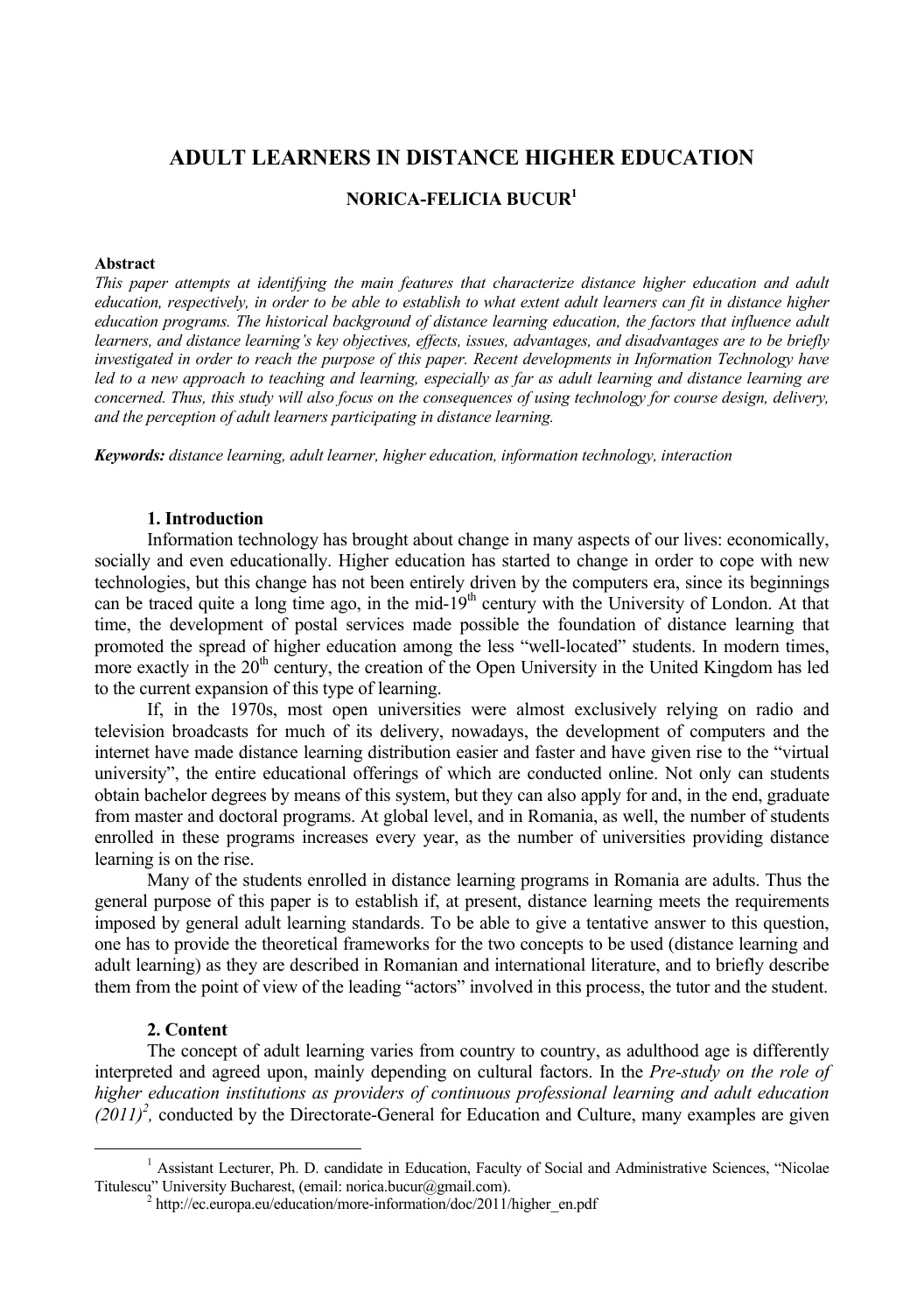## Norica-Felicia Bucur 1789

to support the idea that the concept of adult learner is provided various explanations in EU countries, depending on national educational systems. But, since the aim of this pre-study was to offer a review of the current volume of adult learning in higher education institutions and to raise a limited number of key questions in this area, the researchers had to define the term "adult learner" very precisely. Thus, in this pre-study "the term adult learner refers to all people aged 30 years or older." (European Commission, Reports and Studies, *The role of higher education institutions as providers of continuous professional learning and adult education*, 2011:4).

Age is not the only characteristic that has to be taken into account when referring to adult learning. According to Kasworm (2003), when approaching adult education, the following two aspects have to be considered as well: the status of maturity and developmental complexity (acquired through life responsibilities, perspectives, and financial independence) and the status of responsible and often-competing sets of adult roles (reflecting work, family, community, and university student commitments).

Knowles proposed a theory of adult learning, pedagogy for adults, called Androgogy (Knowles et al., 1998). There are six principles of Androgogy for adults. The first principle is the learner's need to know: "how learning will be conducted, what learning will occur, and why learning is important" (Knowles et al., 1998). Second, self-directed learning is the ability of taking control of the techniques and of the purposes of learning. Then, prior experience of the learner impacts learning in creating individual differences, providing rich resources, creating biases and providing adults' selfidentity. The fourth principle is readiness to learn. Adults become ready to learn when their life situations create a need to learn. The fifth principle is orientation to learning. In general, adults prefer a problem solving orientation in learning. In particular, they can learn best when knowledge is presented in real-life context. Finally, the sixth principle is motivation to learn. Adults have high motivation to learn when the learner can gain the new knowledge to help them to solve important problems in their life.

Even if the standard vision regarding adult learners has been based on the unfounded stereotype that adults are less effective learners simply because they are adults (their learning problems being linked to loss of memory and lack of the necessary flexibility to adopt new perspectives), this theory has largely been rejected by research<sup>3</sup>. It has been demonstrated by research studies that adult students can make a valuable contribution in teaching and learning, and more specifically in class discussions. Academic staff often remark that adult students perform better than younger students and that they have a positive influence on the courses they read, in particular in tutorial contributions. They can also be more adept at examining and exploring their prior experience in order to make sense of new information and new situations, and at a "meaning" instead of a "surface" approach to studying<sup>4</sup>.

One also has to establish what makes adults want to pursue higher education. Kasworm (2003) suggests that there might be three types of motivators: internal life developmental changes, external planning to create a different future life in their adult world, or a mixture of the two lifecontext motivators. So, adults may choose to enter university because of a divorce, children entering school, a recent job loss, or a denied job promotion due to the lack of a university degree, because they seek new life choices that will provide greater benefits and rewards or because of mixed motivators between the first and the second set enumerated.

Distance learning has gained ground in institutions of higher learning because of its flexibility and availability to learners and teachers, regardless of geographic location. The distance-learning

 $\frac{1}{3}$ <sup>3</sup> Kasworm, C., and Blowers, S. *Adult Undergraduate Students: Patterns of Learning Involvement*. Report to Office of Education Research and Improvement, Department of Education, Washington, D.C. Knoxville, Tenn.: College of Education, University of Tennessee, 1994.

<sup>&</sup>lt;sup>4</sup> Richardson, J. T. E. and King, E. (1998) "Adult students in higher education: Burden or Boon?" The Journal of Higher Education, vol.69(1), pp. 65-88.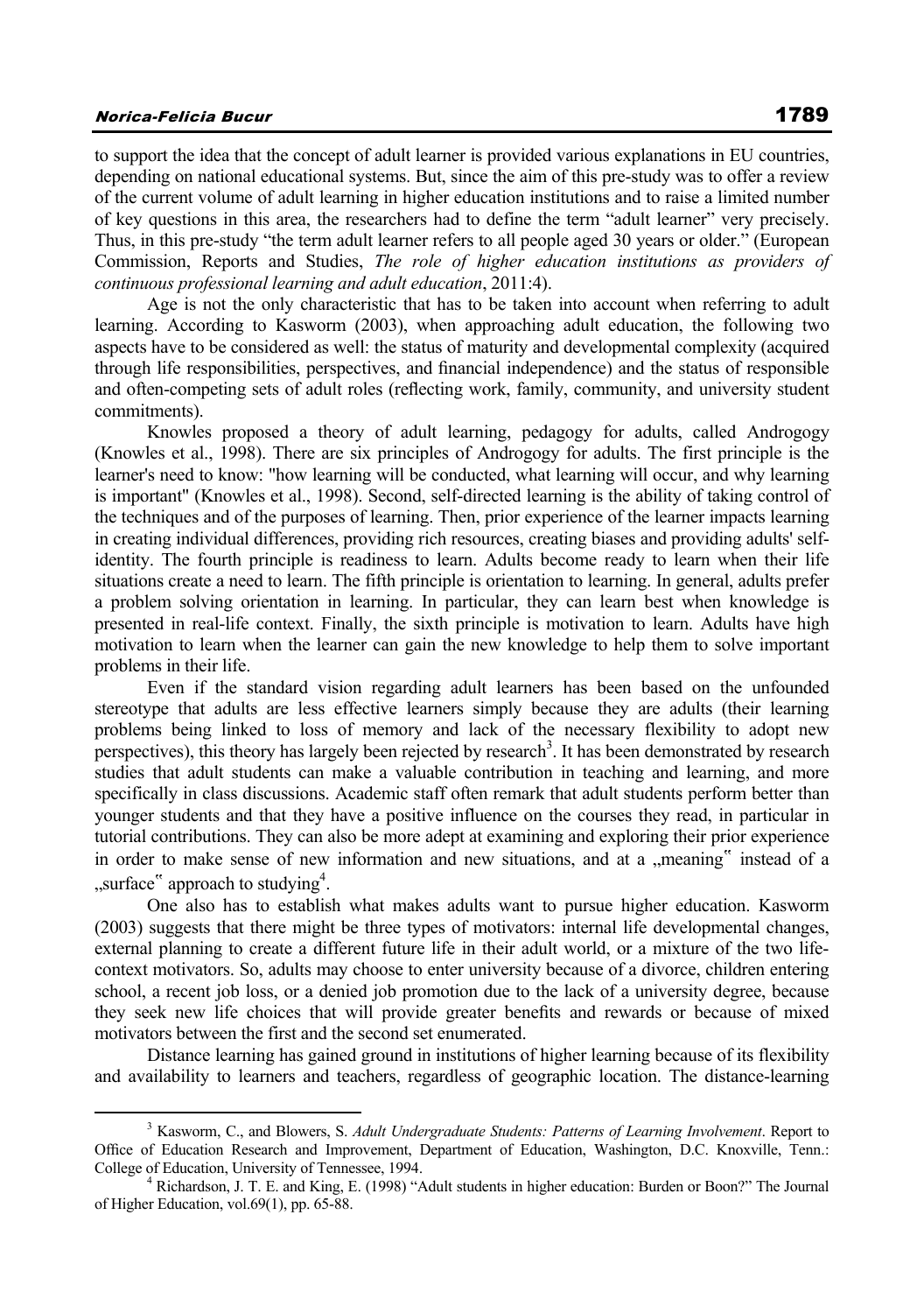environment has a major contribution to make to the educational requirements of the 21st century by encouraging general acceptance of the concept of knowledge as a vital element in social development and economic growth. The authenticity, quality, and competitive standards of such programs should come from reputable institutions so that those in higher education can confidently say that it will eventually lead to economic growth.

Keeping pace with changes in technology and meeting the increasing demands of the knowledge-based economy will require a highly skilled and educated workforce capable of working collaboratively to find solutions to diverse economic, social, and environmental problems. The key to success is, in large part, continuing education, which means that distance learning, with its open access and opportunities for active collaboration in an egalitarian environment, will have an important role to play in meeting the challenges of the future (Stansfield et al., 2004).

Nowadays, labour markets demand knowledge and skills that necessitate regular updating. People have started to realize the importance of education and how convenient it has become to have access to distance learning and virtual universities that allow educational experiences to be tailored to the needs of individuals or groups. In other words, educational needs are becoming continuous throughout one's working life.<sup>5</sup>

Various definitions are given to distance learning in the literature. Mantyla and Gividen's definition (1997) tries to be as comprehensive as possible<sup>6</sup>: "Distance learning is a system and a process that connects learners with distributed learning resources. While distance learning takes a wide variety of forms, all distance learning is characterized by: (a) separation of place and/or time between instructor and learner, among learners, and/or between learners and learning resources; (b) interaction between the learner and the instructor, among learners and learning resources conducted through one and more media; use of electronic media is not necessarily required."<sup>7</sup> In Berg's opinion (2002), the main elements of distance learning are: (1) physical separation (complete or more than 50% reduced contact time) between teacher and learner; (2) administration by an educational organization; (3) frequent use of various media, including print, video, film, computer and audio; (4) communication between student and teacher, synchronous or asynchronous; (5) often an administrative focus on the nontraditional learner.

Since the term distance learning is often interchanged with distance education one should try to differentiate between the two. According to Steiner<sup>8</sup> (1995) "Distance Education is instructional delivery that does not constrain the student to be physically present in the same location as the instructor. (…) Distance Learning is the result of Distance Education."

The common institutional motives for the use of distance learning need also to be investigated. Ehrman<sup>9</sup> (1998) suggests that widening access, sharing a wider range of intellectual sources, as well as implementing new teaching techniques could be envisaged as possible reasons for distance learning. Given these motives, he sees the challenge as extending access and enriching

 $\frac{1}{5}$ <sup>5</sup> For example, the European Union, through its Education Commission, has initiated numerous programs concerning lifelong learning, intended not only for individual students and learners, but also for teachers, trainers and all others involved in education and training. Moreover, EU The Lifelong Learning Programme: education and training opportunities for all has a wide scope, funding projects at different levels of education and training, as it has four main sub-programmes: Comenius for schools, Erasmus for higher education, Leonardo da Vinci for vocational education and training, Grundtvig for adult education. 6

<sup>&</sup>lt;sup>6</sup> This definition discards the growing importance of information technology in distance learning, probably because at that time (in 1997) this technology was relatively new and less widespread than nowadays.

Matyla, K., Gividen, J.R. (1997). *Distance Learning. A Step-by-Step Guide for Trainers*. Alexandria: The American Society for Training and Development

http://www.dlrn.org/library/dl/whatis.htlm

<sup>9</sup> Ehrmann, Stephen C., "Studying Teaching, Learning and Technology: a Tool Kit from the Flashlight Program," Active Learning IX (December 1998), pp. 38-42. After June 1999, the article will be available at http://www.cti.ac.uk/publ/actlea/al9.html. Since then the article has been expanded and rewritten; a recent draft is posted at <http://www.tltgroup.org/flashlight/ActiveLearningFL.html>.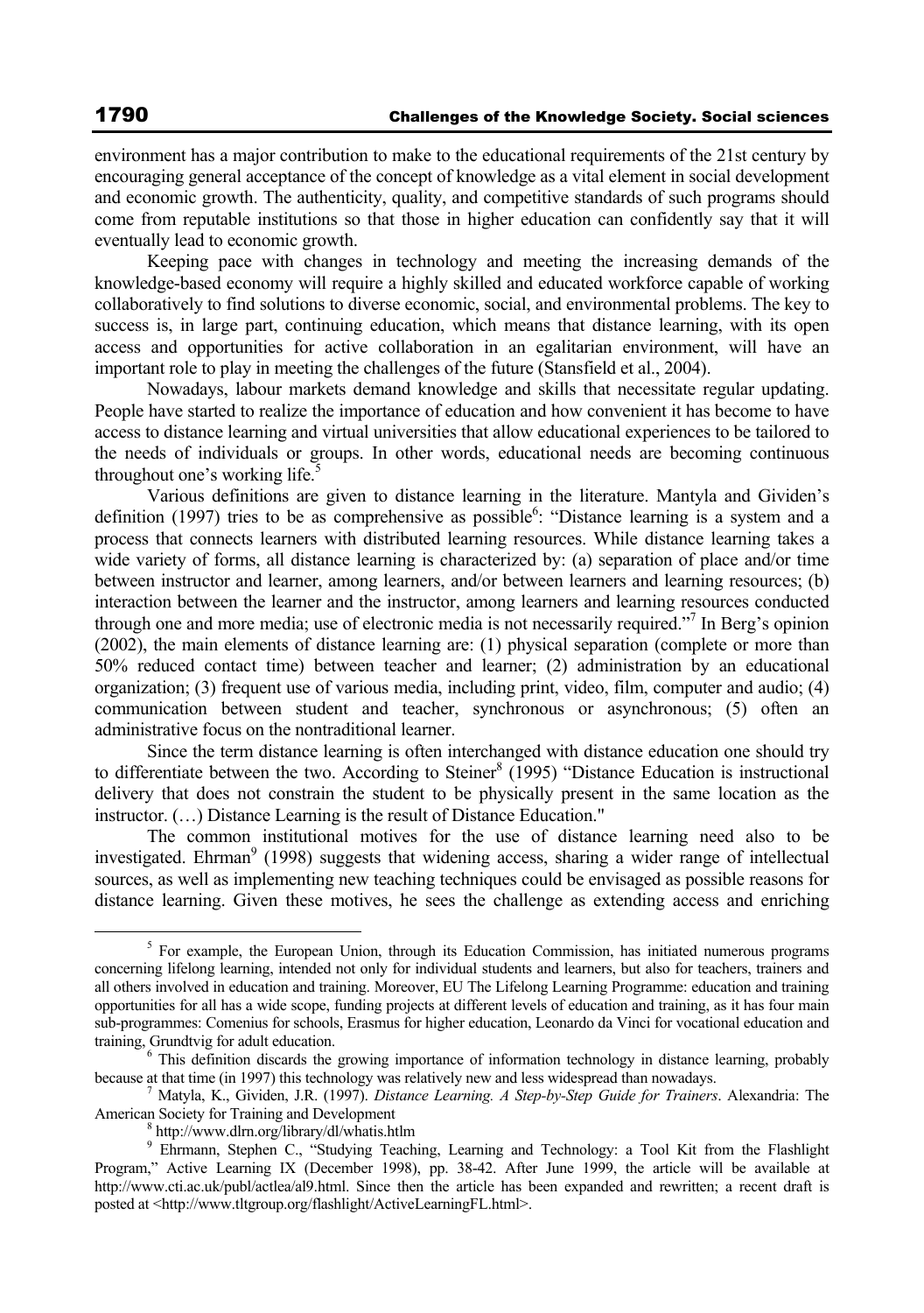## Norica-Felicia Bucur 1791

resources, while at the same time controlling costs. O'Lawrence (2007) goes along the same view, considering that universities are implementing distance learning programs for 3 reasons: (a) the convergence of communication and computing technologies, (b) the need for information-age workers to acquire new skills without interrupting their working lives for extended periods of time, and (c) the need to reduce the cost of education.

In Istrate's view (2000) distance education may be a feasible alternative due to the flexibility of the roles both the learner and the teacher have to play and to the existence of the student-oriented curriculum (the particular needs of the students are in the center of the educational activity). Through this system, students have numerous opportunities to learn, as the spatial and temporal obstacles are removed, and their learning pace is attuned to their capabilities. Moreover, Istrate emphasizes that this type of education could encompass a large targeting population, because it does not require prospective students to give up on their professional activity (job). Therefore, distance learning is designed to ensure compatibility with the characteristics and needs of the adult learner. By maintaining their jobs while attending university, adult learners are able to continue to accumulate work experience while pursuing educational goals.

In distance learning students and teachers will find themselves playing different roles than is the norm in traditional education. The teacher is no longer the sole source of knowledge but instead becomes a facilitator to support student learning, while the student actively participates in what and how knowledge is imparted. More than any other teaching method, distance learning requires a collaborative effort between student and teacher, unbounded by the traditional limits of time, space, and single-instructor effort. Distance learning is student-centered learning.

To summarize, as compared to traditional education, distance education stands out due to several advantages, such as:

• all the resources are ubiquitously available;

• the curriculum is more comprehensive, as it offers numerous possibilities for students to acquire high level knowledge from various domains;

• the number of students that can attend this type of education is considerably big, comprising those students that cannot attend traditional university courses; access to local, regional, national and international networks bring together students belonging to different social, cultural and economic backgrounds;

• learning is experienced at student's own pace and personal style, as courses can be studied or attended gradually and repeatedly; computer software are flexible, the student being able to maximize the way in which information is transmitted, learned and, finally, assimilated individually;

• the synchronous and asynchronous interaction between the teacher and the student can complement one another;

• interactive technology, easily allowing total feedback, as well as formative or summative, qualitative or quantitative assessment.

Nevertheless, there are also disadvantages, which are generally related to distance education implementation:

• distance education system development means high costs to cover expenses related to hardware and software technology, transmitting network information, maintaining equipment, producing the necessary materials;

• the difficulty to make considerable and constant efforts on the part of the students, academic staff, technical intermediaries and administrative staff;

• it is necessary for both educators and students to have good written communication skills, as well as computer skills (one of their responsibilities might be that of performing maintenance activities on their personal computer);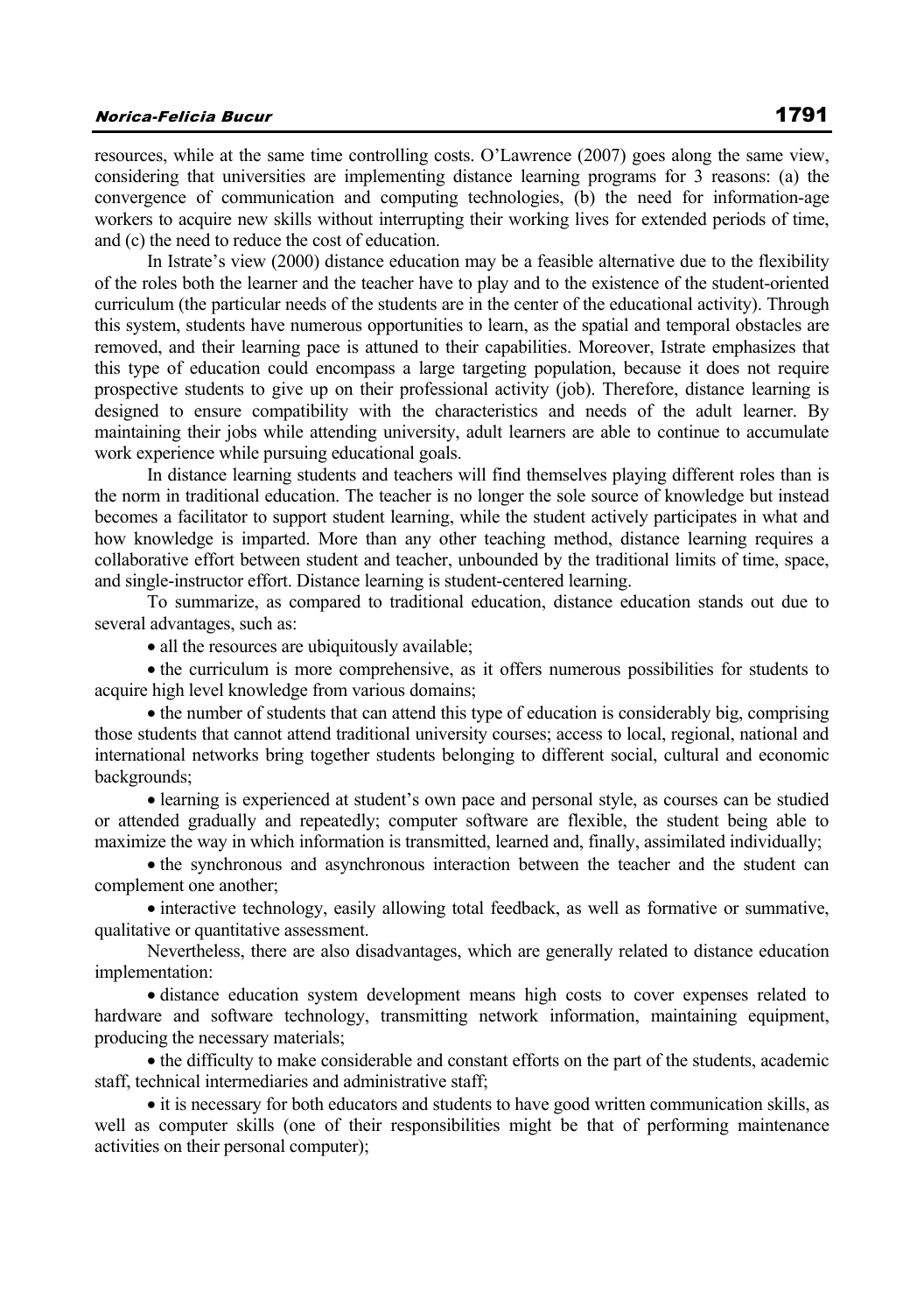• the high degree of motivation that students need in order to attend and graduate from distance education (research concluded that distance education students are more prone to become "quitters", as interrelations are impersonal);

• the relatively "dehumanization" of the courses (this can be partially removed only by developing adequate interaction strategies and by focusing on the student, not on the system)<sup>10</sup>.

Having emphasized the strengths and weaknesses of distance education, one should now be able to perform the analysis proposed at the beginning of this paper. As far as the motivation of the adult learner is concerned, this is to a great extent intrinsic, and distance education, mainly due to lack of human interaction, may cause certain problems that could be overcome only if the courses offered immediate and tangible value to the learners. Learner orientation is another aspect of adult learning which should be taken into consideration in contrast with distance learning, as adult learners learn only what they feel they need to learn. The solution might be to explicitly state learning goals as a key component in the design of distance courses; tutors and course developers need to illustrate the real-world applicability of the material and to provide adult learners with some ability to control their own learning environment.

When learning something new, most adults need to see how it fits in with (or is different from) what they already know. Distance educators should devise ways to incorporate the learners' previous experiences into new material and build in ways for learners to share their ideas and experiences with one another. As for orientation to learning, adults need immediate feedback concerning their progress. Thus, tutors and course developers in distance education should develop strategies to help adult learners assess their own progress, so they can reassure themselves they are going in the right direction.

One more important aspect that needs to be considered when analyzing the extent to which distance education is adequate for adult learners is the dispositional barrier<sup>11</sup>. As compared to children or teenagers, adults are much less open to the trial-and-error approach. Many adult learners will resist trying something new if it involves the risk of making an error and feeling foolish as a result. This is especially true if the person has had problems with learning in the past, or difficulties with the subject area being covered. Therefore, because adults try to avoid failure as much as possible, distance education materials could assist them in overcome this "fear", by providing simple techniques, such as making the first exercises or tests so easy that practically anyone can be successful at them. In addition, designers and developers must also be aware that providing distance learning over the Internet incorporates a whole new area of risk for many learners. The technology itself is complicated for many people, and course providers must ensure that sufficient support is available for students as they take on the challenge of learning in this new environment.

Personal learning style is also a key issue measuring the degree of adequateness of distance education for adult learning. By the time people reach adulthood, they have settled into a learning style that has worked well for them in the past. One person may prefer reading, while another does best by trying out a practical exercise, for example. They may use a global or analytic style of processing information, and they may prefer to work cooperatively or independently. Some students like to have material presented in a step-by-step, cumulative, sequential pattern that builds toward a general concept. Others learn best when they are given the concept first and then details. One possible solution might be the inclusion of global and analytical approaches in developing learning modules. Distance education course designers should provide opportunities, suggestions, and resources for independent learning and make use of techniques such as (online) role playing, simulations, case-studies. Students should be given guidance to make them aware of their own

<sup>&</sup>lt;sup>10</sup> Istrate, Olimpius, *Educația la distanță. Proiectarea materialelor*, Botoșani: Editura Agata, p.15-16<br><sup>11</sup> MacKeracher, D., Suart, T., & Potter, J. (2006, May). "State of the field report: Barriers to participation i

adult learning". Retrieved January 26, 2012, from the National Adult Literacy Database Library Web site: http://www.nald.ca/library/research/sotfr/barriers/cover.htm